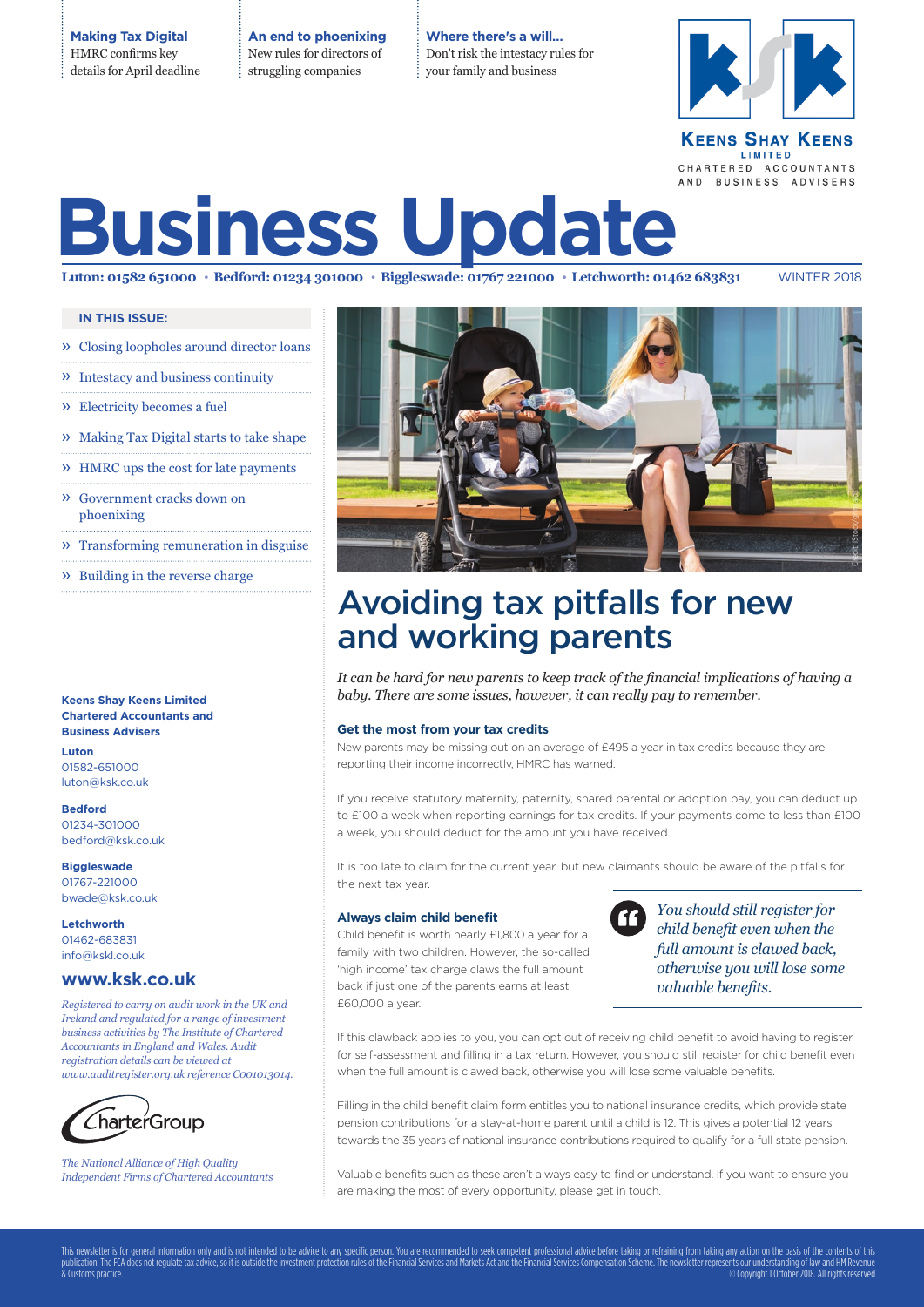## **TAX**

## Closing loopholes around writeoffs of director loans

## *A recent First-Tier Tribunal decision has drawn attention to the tax treatment of writing off director loans.*

Directors of owner-managed companies may overdraw their loan account as a result of regularly withdrawing funds from their company to cover their personal living expenses. There are sometimes good reasons for simply waiving or releasing the debt, even though that is not necessarily the most tax-efficient approach to the issue.

### **Why write off?**

Where a director who is also a shareholder has an outstanding loan or current account with a close company, the company will have to pay 32.5% in tax if the loan is outstanding for more than nine months after the end of the company's accounting period in which the loan was made.

Where the loan has been written-off, a director is treated as receiving a dividend equal to the amount written-off and dividend tax is paid at the marginal rate – up to 38.1%, depending on income. However, it is also treated as earnings for national insurance contributions, so the director pays 12% and/or 2%, with another 13.8% payable by the company. Further, despite the earnings treatment, the company does not receive corporation tax relief for the write-off.



## **What not to do**

The First-Tier Tribunal decision involved four companies that used a loan waiver scheme. In a bid to reduce their tax bill:

- The companies voted to issue the directors with performance bonuses, which were equivalent to the amount of overdrawn loan accounts.
- The bonuses were paid as a formal release of the overdrawn loan accounts.

The Tribunal decided that, because of the close links between bonuses and writeoffs, the directors' loans had been repaid, rather than released, because the companies effectively got their money back. So, the write-offs should have been treated as employment income rather than dividend income and the higher rates of income tax applied.

Please contact us if you would like advice on how to handle your director loans.

### **EMPLOYMENT**

## **Electricity** becomes a fuel

*Electricity has been added to the car advisory fuel rates for the first time.* 

From 1 September, you can reimburse staff for business travel in purely electric company cars at the rate of 4p per mile. If you can demonstrate your electricity costs per mile are more than this, you can use a higher rate. However, if you fail to demonstrate this, any excess will be treated as taxable profit and earnings for class 1 national insurance contributions.

Plug-in hybrid and hybrid cars continue to be treated as either petrol or diesel models for mileage reimbursement purposes.

The next review is 1 December, although current rates can be used for another month after then.

The rates are now as follows:

| <b>Engine size</b> |     | Petrol Diesel   | LPG             |  |
|--------------------|-----|-----------------|-----------------|--|
| 1400cc or less     | 12p | 10 <sub>p</sub> | 7p              |  |
| 1401cc to 1600cc   | 15p | 10 <sub>p</sub> | 9p              |  |
| 1601cc to 2000cc   | 15p | 12p             | 9p              |  |
| Over 2000cc        | 22p | 13 p            | 13 <sub>p</sub> |  |



## Intestacy and business continuity

*Over 30 million people in the UK don't have wills, but if you die intestate – without having made a will – there are strict rules about how it must be passed on.* 

Under intestacy law in England and Wales, your entire estate passes to your spouse or civil partner, if you have one and you don't have any children. In Northern Ireland and Scotland, if you don't have children, part of your estate may go to parents and siblings. Unmarried partners have no rights under intestacy, so consider making a will if you have not married your significant other.

If you have children, including from previous relationships, the rules vary across the UK. Generally, your spouse/partner gets a lump sum, some chattels and a share of any remaining estate. The rest of the estate is generally split between any children.

If you die without a spouse/partner or children, your estate is passed to surviving relatives. If you have no surviving family, your estate will pass to the Crown.

### **What about your business?**

If you own an interest in a business, dying intestate can cause serious issues.

If you are a sole trader, your business will automatically cease to exist when you die. But if you are in a partnership, or own shares in a limited company, you should ensure your partnership agreement or company articles set out clear guidelines for succession.

Without such provisions, your death could cause a partnership to dissolve or leave a company without a director and unable to appoint one. Your heirs may also be unable, or unwilling, to take part in the business they inherit.

Let us know if you would like to discuss your options.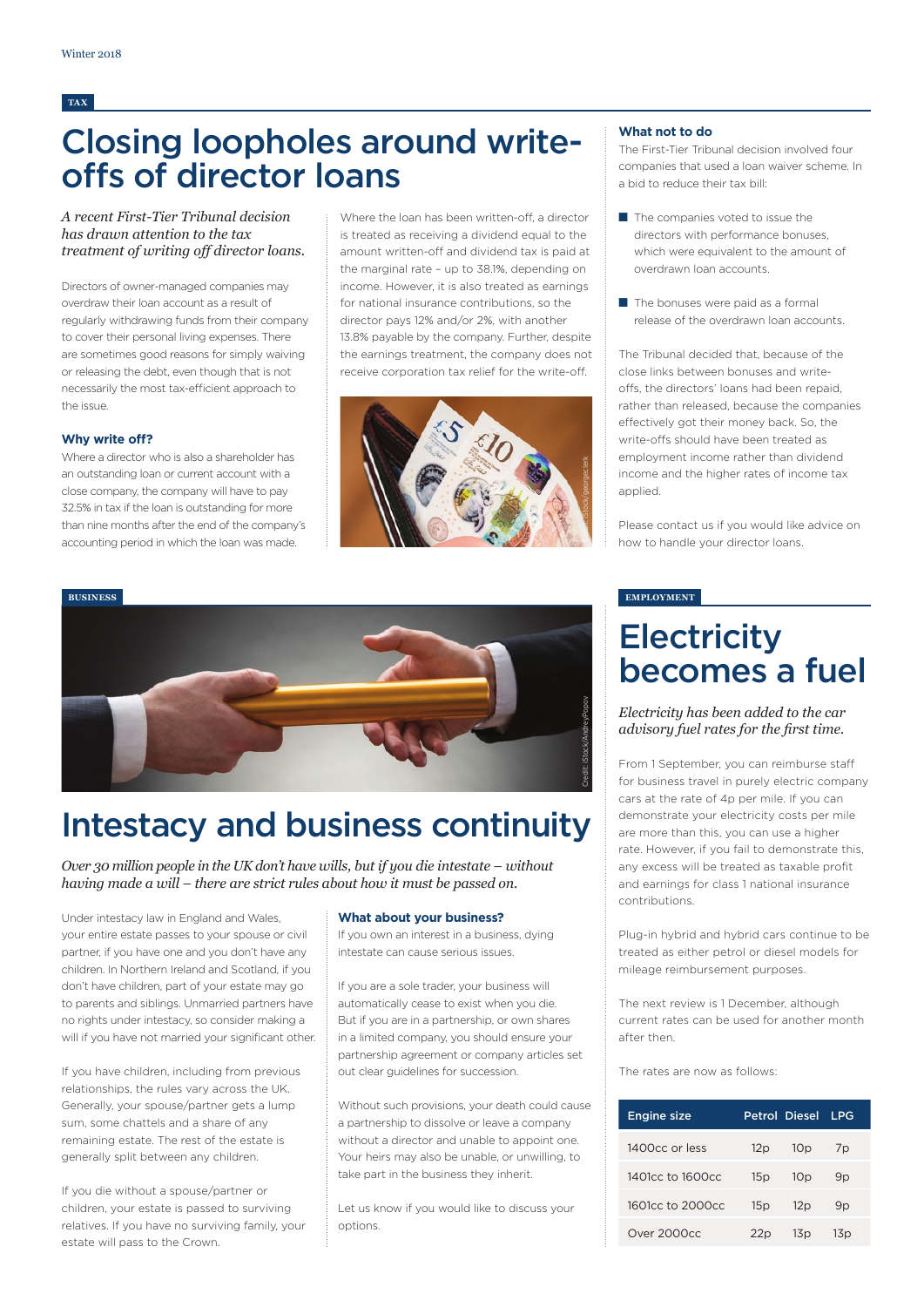## Making Tax Digital starts to take shape for April 2019

*HMRC has updated the Making Tax Digital (MTD) programme, as the April 2019 deadline for most VAT-registered businesses to submit VAT returns approaches.* 

HMRC has provided important information about: the VAT pilot, which now includes property income; details of record-keeping requirements for taxpayers; and an updated list of software suppliers.

## **The pilot schemes**

HMRC is currently piloting MTD for VAT and, looking further ahead, for income tax:

- VAT (deadline 2019) Taxpayer participation in the pilot project is by invitation-only and is voluntary. Once HMRC is satisfied that things are working as expected, it will allow businesses to join the pilot without an invite. The plan is gradually to increase the numbers and complexity of the participating businesses.
- Income tax (deadline 2020) The pilot scheme is initially just open to sole traders with only one business, although this has recently been extended to landlords with simple tax affairs – but they are currently excluding furnished holiday lettings. Other groups of taxpayers will be brought in as new functionality is added. However, if you are thinking of joining, be warned there are only a few software products currently available.

## **Digital record-keeping**

HMRC's detailed new digital record-keeping requirements were recently published in 'VAT Notice 700/22 Making Tax Digital for VAT'. Points of interest include:

- Taxpayers will have to retain some original copies of their records, such as C79 import VAT certificates – even if they store them digitally.
- Data transfer between MTD VAT software or applications must use 'digital links'. This means any exchange of data must be made electronically, for example via application programme interface (API) transfers or complete spreadsheets. Any manual intervention is ineligible, such as tax agents cutting and pasting information from one programme to another.
- There will be a 'soft landing period' for setting up digital links. These requirements will be relaxed and so, for example, cutting and pasting data will be allowed during VAT periods starting between 1 April 2019 and 31 March 2020.
- Some manual adjustment calculations may still be required. For instance, if you are using the flat rate or the capital goods schemes, or if partial exemption applies.

Businesses that use spreadsheets to maintain their VAT records can continue doing so under MTD. The software must be able to record and preserve digital records, and provide HMRC with information and returns using data from those records via HMRC's API. If your spreadsheet software can't do this, you must use 'bridging software' which will provide the link to HMRC.

### **Software suppliers**

With the approaching VAT deadline, software suppliers have been concentrating their efforts on MTD for VAT. Around 150 suppliers are expected to have products ready for April 2019.

You will be required to use MTD if your business or company is VAT-registered on 1 April 2019 and the taxable turnover is above the VAT threshold of £85,000. You will still have to use MTD if your turnover subsequently drops below the threshold. You will not have to use MTD if you have voluntarily registered for VAT with turnover below the threshold.

If your business is preparing for the April deadline, please let us know your plans so we can help.



## HMRC ups the cost for late payments

*The interest rate for late tax payment to HMRC increased from 21 August, following the recent increase in base rate to 0.75%.* 

The rate increased from 3% to 3.25%, the highest late payment rate since 2009. The 3.25% rate is set at base rate plus 2.5% and applies to almost all taxes and duties. The exception is quarterly instalment payments of corporation tax – the rate for these rose from 1.5% to 1.75% from 13 August.

However, the repayment rate – used to calculate interest on tax refunds from HMRC – remains at 0.50%, a level set in 2009. This may seem unfair, but the repayment rate is set at base rate minus 1.00%, so it should be a negative rate in theory. The 0.50% rate is a minimal rate, so it probably will not change until the base rate goes up by at least another 1.00%.

Tage Credit Burielaki

On a brighter note, HMRC has announced that its real time information (RTI) reporting penalty concession will continue until 5 April 2019. The concession provides an extra three days to report payroll before the penalty regime kicks in. HMRC does warn, however, that employers who persistently file within the three-day grace period may be contacted or considered for a penalty.

Of course, the best solution is always to avoid late filings, so if you would like help preparing yours please let us know.